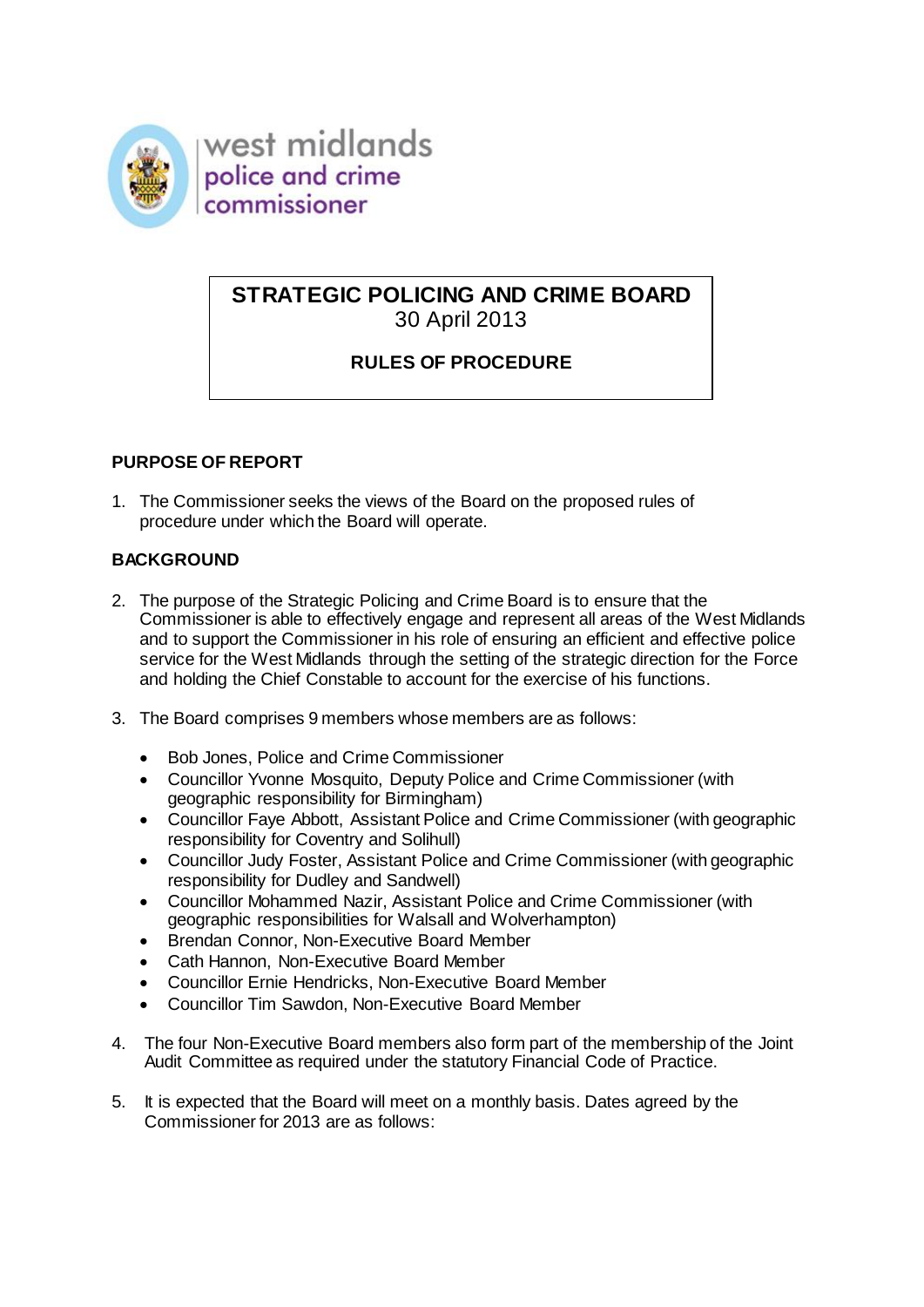| <b>Date and Time</b>          | Venue                               |
|-------------------------------|-------------------------------------|
| Tuesday, 30 Apr, 10:00-12.00  | Main Committee Room,<br>Lloyd House |
| Tuesday, 14 May, 10:00-12.00  | Main Committee Room,<br>Lloyd House |
| Tuesday, 11 Jun, 10:00-12.00  | Main Committee Room,<br>Lloyd House |
| Tuesday, 02 July, 10:00-12.00 | Main Committee Room,<br>Lloyd House |
| Tuesday, 03 Sep, 10:00-12.00  | Main Committee Room,<br>Lloyd House |
| Tuesday, 01 Oct, 10:00-12.00  | Main Committee Room,<br>Lloyd House |
| Tuesday, 05 Nov, 10:00-12.00  | Main Committee Room,<br>Lloyd House |
| Tuesday, 03 Dec, 10:00-12.00  | Main Committee Room,<br>Lloyd House |

## **BOARD'S TERMS OF REFERENCE**

- 6. The principal terms of reference of the Board are:-
	- To maintain an overview of the implementation of the Commissioner's manifesto in order to ensure consistency in approach but having regard to the differing needs in the West Midlands
	- To monitor the implementation and achievement of the Police and Crime Plan and support the Commissioner in any work required to vary the Plan during his term of office
	- To scrutinise, support and challenge the overall performance of the force including against the priorities agreed within the Plan
	- To advise the Commissioner is exercising his functions in setting the budget and precept
	- To ensure the effective working of arrangements for consulting with and engaging local residents, communities and victims of crime
	- To ensure effective working with the local policing and crime boards and advise the Commissioner on their effectiveness in achieving the outcomes from his award of crime and disorder reduction grants.
	- To advise and support the Commissioner in his decision making role and in holding the Chief Constable to account